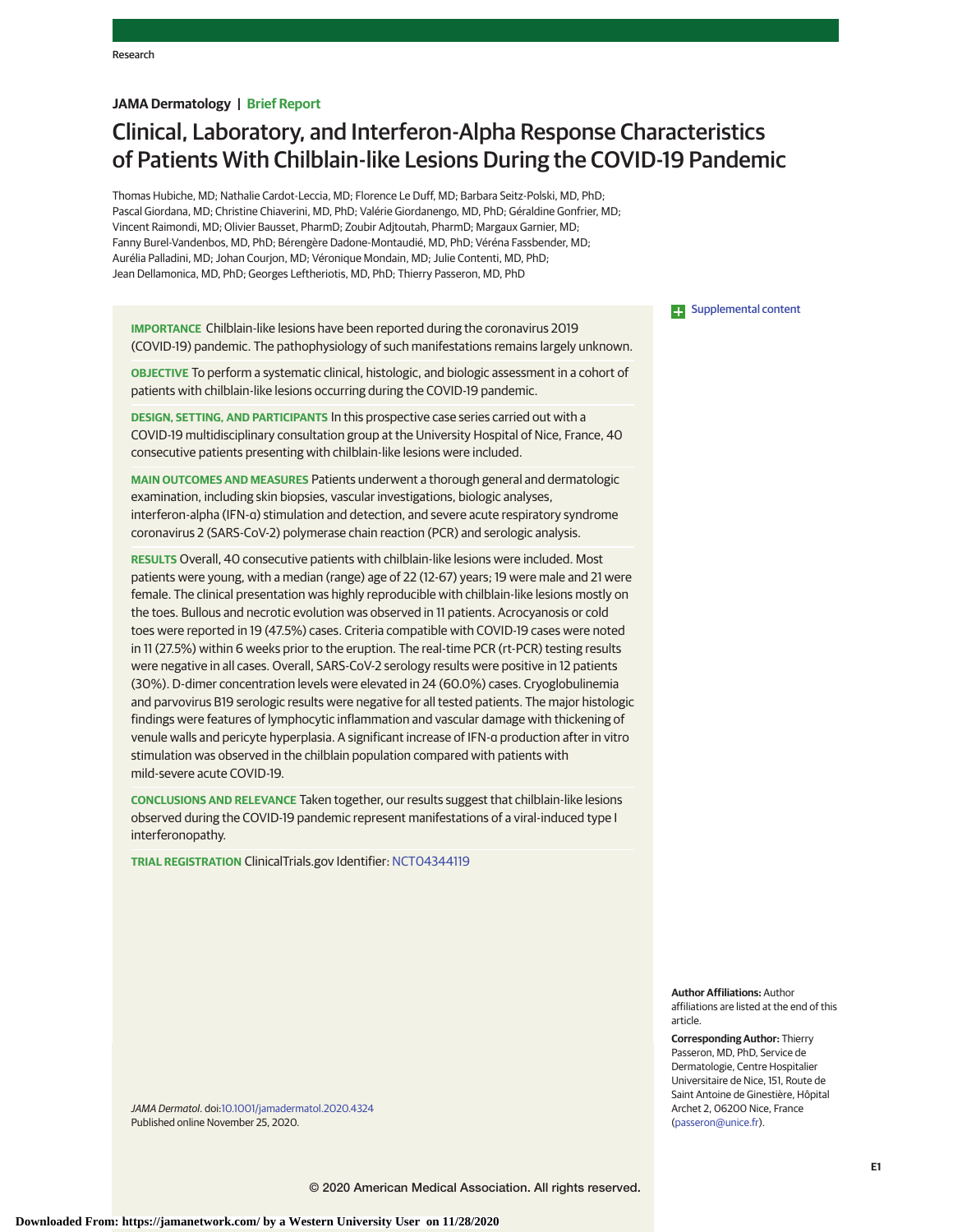range of cutaneous manifestations, including<br>chilblain-like lesions, have been described in asso-<br>ciation with severe acute respiratory syndrome coro-<br>navirus 2 (SARS-COV-2) infection during the coronavirus chilblain-like lesions, have been described in association with severe acute respiratory syndrome coronavirus 2 (SARS-COV-2) infection during the coronavirus 2019 (COVID-19) pandemic.<sup>1</sup> Chilblain-like lesions have been occurring more frequently than expected, and studies have begun to explore the potential link with SARS-CoV-2 infection vs other plausible etiologies.<sup>2-4</sup> The aim of this case series was to perform a systematic, prospective evaluation of patients presenting with chilblain-like lesions to characterize this condition occurring during the COVID-19 pandemic.

## **Methods**

Departments dedicated to treating ambulatory and hospitalized patients suspected of having COVID-19 were opened at the Nice University Hospital on March 14, 2020. On April 9, 2020, consultation for skin manifestations suspected to be associated with COVID-19 began. All ambulatory and hospitalized patients with suspected COVID-19 infection referred for consultation were evaluated for chilblain. Patients presenting with chilblain-like lesions underwent thorough clinical, vascular, and laboratory evaluations including white blood cell counts, liver and kidney function, prothombin time, partial thromboplastin time, erythrocyte sedimentation rate, C-reactive protein levels, D-dimer values, antinuclear antibodies, antiphospholipid antibodies, hemolytic complement (C3, C4, CH50), cryoglobulinemia, parvovirus serology, and interferon-alpha (IFN-α) stimulation and detection. Urine was tested for proteinuria, hematuria, and leucocyturia. Testing for SARS-CoV-2, using real-time polymerase chain reaction (rt-PCR) on nasopharyngeal swabs, stool samples, and serum serologic analysis, was performed. A skin biopsy was performed at the discretion of the physician. Laboratory and statistical methods are detailed in the eAppendix in the Supplement. The European Centre for Disease Prevention and Control and prevention for COVID-19 case definition and the World Health Organization scale for severity were used.<sup>5,6</sup> The institutional review board at the Nice University Hospital independently approved the study. Informed consent was obtained from all patients.

## Results

Overall, 40 consecutive outpatients seen between the April 9 and April 17, 2020, were included. No hospitalized patients for COVID-19 presented with chilblain-like lesions. The demographic and clinical characteristics are described in the Table and the eAppendix in the Supplement. The clinical presentation was highly reproducible, with first pruritus and pain of the toes, rarely the heels and fingers, then pink-to-red papules or plaques that evolved to violaceous purpuric lesions with frequent bullous and necrotic evolution (Figure 1, A and B). Acrocyanosis (cyanotic extremities) or cold toes were reported in 19 (47.5%) cases. None of the patients had clinical signs of

## **Key Points**

**Question** What are the clinical, pathologic, and laboratory characteristics of patients with chilblain-like lesions during the coronavirus 2019 (COVID-19) pandemic?

**Findings** In this series of 40 consecutive patients with chilblain-like lesions, none had positive findings on polymerase chain reaction (PCR) tests, and 12 (30%) had positive COVID-19 serologic results. Common findings included increased D-dimers, lymphocytic inflammation, vascular damage on skin biopsy results, and a significant interferon-alpha response compared with patients with PCR-positive, acute COVID-19 infection.

**Meaning** Patients presenting with chilblain-like lesions during the COVID-19 pandemic all had negative PCR results for COVID-19 at the time of the diagnosis and developed antibodies in only 30% of cases, and had histologic and biologic patterns of type I interferonopathy.

### Table. Demographic and Clinical Characteristics of All Patients With Chilblain-like Lesions

| Characteristic                                                                            | $No.$ $(\%)$ |
|-------------------------------------------------------------------------------------------|--------------|
| Epidemiologic data                                                                        |              |
| Age, median (range), y                                                                    | $22(12-67)$  |
| Female sex, No./total No. (%)                                                             | 21/40 (52.5) |
| Contact with patients presenting criteria<br>for possible COVID-19 infection <sup>a</sup> | 24(60.0)     |
| Patients with criteria for previous possible<br>COVID-19 infection <sup>a</sup>           | 11(27.5)     |
| Clinical data                                                                             |              |
| Delays between, median (range), d                                                         |              |
| Previous symptoms and onset of chilblain                                                  | $21(2-77)$   |
| Onset of chilblain and clinical assessment                                                | $14(3-47)$   |
| Onset of chilblain and last follow-up                                                     | $27(18-68)$  |
| Other manifestations at clinical assessment                                               |              |
| Livedo reticularis                                                                        | 3(7.5)       |
| Facial erythema                                                                           | 3(7.5)       |
| Cold toes/acrocyanosis (cyanotic extremities)                                             | 19 (47.5)    |
| Laboratory test results                                                                   |              |
| COVID-19 tests                                                                            |              |
| Positive rt-PCR (nasopharyngeal<br>and/or stool swabs)                                    | $\Omega$     |
| Serologic positive results                                                                | 12(30.0)     |
| Abnormal d-dimers                                                                         | 24(61.5)     |
| Positive antinuclear antibodies                                                           | 9(22.5)      |
| Positive antiphospholipid antibodies                                                      | 5(12.5)      |
| Abnormal CH50                                                                             | 10(25)       |
| Cryoglobulinemia, No. positive/tested (%)                                                 | 0/25         |
| Parvovirus B19 serology, No. positive/tested (%)                                          | 0/33         |

Abbreviation: COVID-19, coronavirus disease 2019; rt-PCR, real-time polymerase chain reaction.

<sup>a</sup> European Centre for Disease Prevention and Control Clinical Criteria for Coronavirus Disease 2019.

arterial disease, deep venous thrombosis, or pulmonary embolism.

Twenty-four patients (60%) had contact with possible COVID-19 cases, and 11 (27.5%) met the definition for possible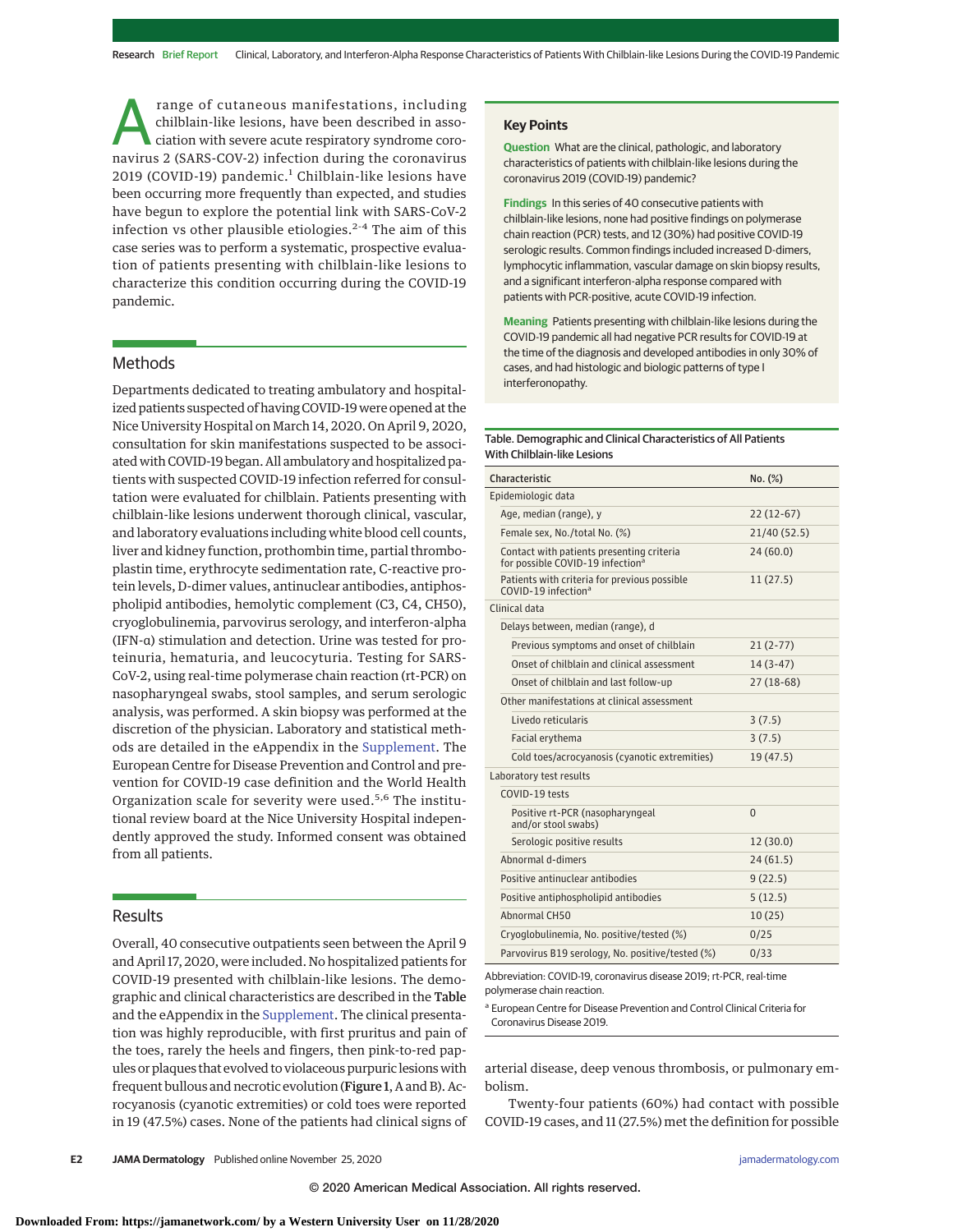#### Figure 1. Clinical and Histologic Presentation of Chilblain-like Lesions

- **A** Purpuric lesions on the toes **B** Papules with bullous evolution
	-



**C** Original magnification ×25 **D** Original magnification ×400



A, Red-to-violaceous purpuric lesions on the toes. Note the bullous and necrotic evolution. B, Red-to-violaceous papules with marked bullous evolution. C. Dense superficial and deep lymphocytic inflammation with perivascular and peri-eccrine arrangement (hematoxylin-eosin stain). D, Interface dermatitis extending to the intra-epidermis portion of acrosyringium (hematoxylin-eosin stain).

COVID-19 within the 6 weeks preceding the onset of chilblains. The mean duration between suspected COVID-19 clinical signs and the onset of chilblains was 18.5 days. We found 2 chilblain family clusters: 2 brothers, and a father and his daughter. In those cases, chilblains occurred within the same period.

Results of SARS-CoV-2 rt-PCR were negative in all cases tested. Real-time PCR was not performed on 14 patients because of absence or excessive delay regarding previous symptoms before the onset of chilblains. Serology was performed in all patients, and 12 (30%) had positive results (IgM positive in 1 patient, IgA positive in 8 patients, and IgG positive in 5 patients) (Table) (eTable 2 in the Supplement).

The most common laboratory anomalies were increased D-dimers in 24 patients (60.0%) with 5 above 500 μg/mL and 2 above 2000 μg/mL. Antinuclear antibodies were noted in 9 patients (22.5%) (only 2 with titer at 1/320) and antiphospholipid antibodies in 4 (10%) with low titer. Results are detailed in the Table and eTables 1 and 2 in the Supplement.

The histopathologic analyses of the 19 skin biopsies showed similar patterns, with 2 main features: lymphocytic inflammation and vascular damage reminiscent of lupuslike chilblain/interferonopathy lesions (Figure 1, C and D). Importantly, interface dermatitis of the intra-epidermal portion of acrosyringium, usually rare in lupus chilblain, was

observed in 15 patients (83%) (Figure 1D). In all cases, venular walls appeared mildly thickened, especially in the superficial and reticular dermis (eFigure, A and B in the Supplement). Immunostains demonstrated a proliferation of cells positive for alpha smooth muscle actin (eFigure, C in the Supplement) and negative for endothelial markers (CD34 and CD31) (eFigure, D in the Supplement) evocative of pericyte hyperplasia. In 5 cases, direct immunofluorescence revealed granular deposition of C3 and IgM in the wall of the papillary dermal capillaries and only C3 deposition in all other cases. One case showed an incomplete lupus band with C3 and IgM.

A significant increase of IFN-α production after in vitro stimulation was observed in the chilblain population compared with patients with PCR-positive acute COVID-19 with a range of severity (mild-severe) (Figure 2A). The results did not change when patients were paired for age (Figure 2B). In addition, there was no difference in the IFN-α response of patients with chilblain who developed SARS-CoV-2 antibodies (mean [range], 953.8 [224-2414] pg/mL; median, 765 pg/mL) and those who did not (mean [range], 1132.0 pg/mL [3.3- 4086]; median, 765 pg/mL).

The course of chilblains was favorable in all cases, with complete healing of the lesions (n = 40), but 14 patients (35%) had cold toes or acrocyanosis at follow-up (median [range], 27 [18-68] days) (Table) (eTable 1 in the Supplement).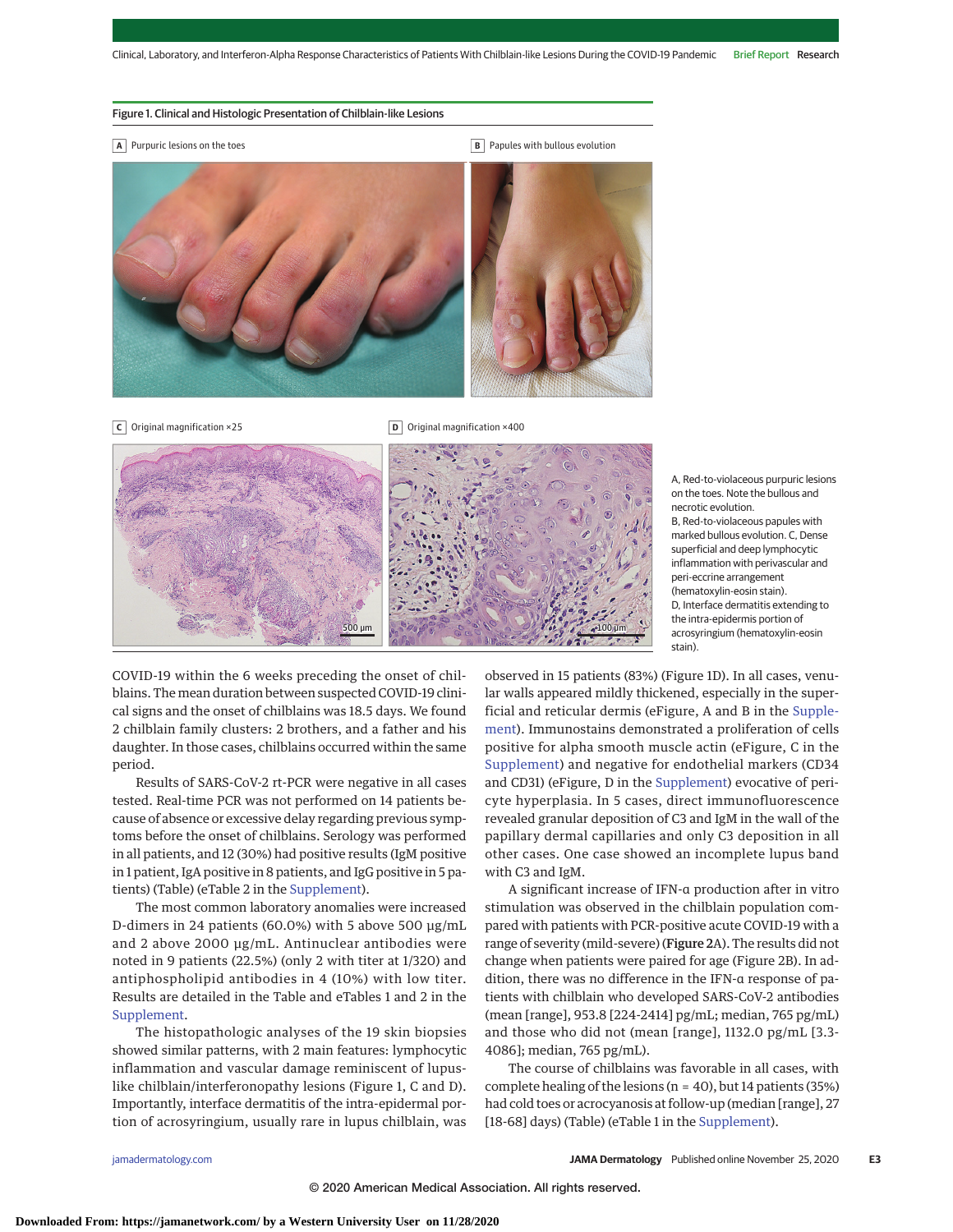Figure 2. Comparison of IFN-α Response in Chilblain Population With Ambulatory and Hospitalized Mild or Severe Cases of Coronavirus Disease 2019 (COVID-19)





A. Interferon alpha (IFN-α) levels after stimulation in the population with chilblains compared with patients with ambulatory or hospitalized mild or severe forms of COVID-19. Results are shown for all the patients tested. The dots represent the level detected for each patient and the bar represents the median. Chilblains: n = 25; median (range) age, 32 (16-38) years; mean (range) IFN-α levels, 751 (224-1468) pg/mL; ambulatory: n = 10; median (range) age, 41 (16-73); mean (range) IFN-α levels, 262 (95.5-1015) pg/mL; hospitalized mild or severe: n = 58; median (range) age: 64 (22-89) years; mean (range) IFN-α

levels, 9.8 (1.6-84.9) pg/mL. B. Results when population was paired by age. The dots represent the level of IFN-α detected for each patient and the bar represents the median. Chilblains: n = 25; median (range) age, 32 (16-38) years; mean (range) IFN-α levels, 751 (224-1468) pg/mL; ambulatory: n = 10; median (range) age, 41 (16-73) years; mean (range) IFN-α levels, 262 (95.5-1015) pg/mL; hospitalized mild or severe: n; = 7; median (range) age: 42 (22-47) years; mean (range) IFN-α levels, 89.2 (4.9-777) pg/mL.

# **Discussion**

In less than 2 weeks, 40 patients presented with chilblains to our dedicated multidisciplinary COVID-19 consultation clinic. This occurrence is unusual in temperate areas, and corresponded with the spread of SARS-CoV-2 in our region.7 One-third of patients met clinical criteria for possible COVID-19 infection prior to presentation. Although no patient had positive rt-PCR results, onethird had positive results on serologic analysis. On the basis of these results, definitive proof of a causal linkwith chilblains and COVID-19 is not demonstrated.However, it is important to emphasize that decreased test sensitivity has been reported in patients with asymptomatic COVID-19 infection, and an alternative immunologic or infectious etiology for these transient chilblain-like lesions was not identified in this cohort.<sup>8,9</sup>

The clinical presentation was highly reproducible between patients. Typically, most of these patients were adolescents and young adults without additional medical problems. It is important to stress that the chilblain-like changes resolved in all cases. However, the recovery may be slow because 14 patients (35%) had cold toes or acrocyanosis at a median follow-up of 1 month.

An important finding of this study is that the clinical, biologic, and histologic findings were suggestive of virusinduced type I interferonopathy. Indeed, chilblains are one of the hallmarks of the clinical presentation of genetic type I interferonopathies.10,11 Importantly, chilblains observed in type I interferonopathies are known to be sometimes more severe, with bullous lesions and necrosis, as we observed in some of these cases. Type I interferons are crucial in the early response to viral infections, though an inappropriate type I in-

terferon response can contribute to immune pathologies.<sup>12</sup> We observed a significantly higher IFN-α response in the patients with chilblains compared with those with moderate or severe COVID-19. The production of IFN-α is higher in infancy and young adulthood, and then decreases with age. $^{13}$ Severe COVID-19 cases, often observed in older populations, are associated with a defect in the type I interferon response leading to uncontrolled proliferation of the virus.<sup>14</sup> Importantly, severe cases of COVID-19 in young men were associated with loss of function variants associated with an altered type I interferon response.<sup>15</sup> This is in accordance with the fact that, to the best of our knowledge, chilblains were never reported in the literature in any of themoderate and severe forms of COVID-19. The exaggerated type I interferon responsemight also explain the relatively low rate of seropositivity in patients with chilblains because those patients could clear SARS-CoV-2 infection before humoral immunity occurs.

## Limitations

The monocentric nature and the absence of cases with rt-PCR testing for SARS-CoV-2 before the onset of the lesions are limitations of this study. The absence of a healthy control group for the IFN-α testing is also a limitation. However, the persistence of the difference between groups when patients are paired by age argues for an unbiased increase response in INFα in the chilblain population.

## **Conclusions**

Taken together, these results demonstrate that chilblain-like lesions observed during the COVID-19 pandemic have char